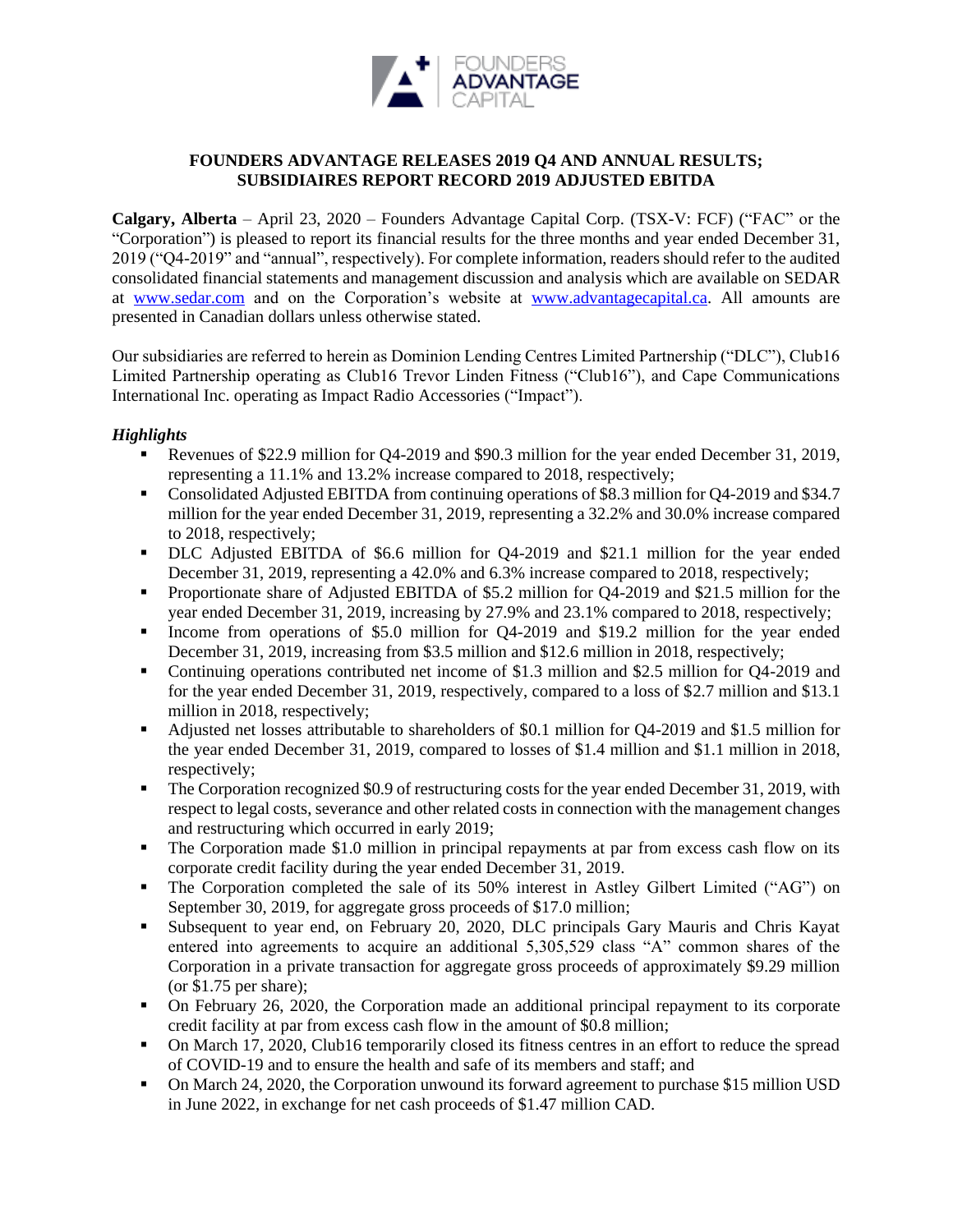James Bell, President and CEO, commented, "We are proud of all of our subsidiaries' accomplishments in 2019, specifically, achieving record Adjusted EBITDA during the fiscal period. DLC achieved another strong fiscal year with record Adjusted EBITDA of \$21.1 million and record funded volumes of over \$40 billion in 2019. Club16 continued to benefit from its strategic expansion plans as both the newly built Tsawwassen and Langley fitness club locations helped drive growth in 2019 with record Adjusted EBITDA of \$11.0 million. And last, Impact benefited from a material large order in late 2018 that was partially fulfilled in 2019, which led to record Adjusted EBITDA of \$4.8 million in fiscal 2019. As a result of our continued efforts to reduce costs at head office and our portfolio companies' strong performance in 2019, the Corporation repaid \$1.0 million in debt from excess cash flow."

## *Selected Consolidated Financial Highlights:*

On September 30, 2019, the Corporation sold its 50% interest in AG. As a result of this sale transaction, our results are presented with the financial results of AG segregated in the statement of income as discontinued operations. In accordance with IFRS, our comparative results also reflect the segregation of AG as a discontinued operation. For the period ending December 31, 2019, the net assets of AG have been removed from the statement of financial position. The statement of financial position for December 31, 2018 is not restated.

|                                         | Three months ended |               |               | Year ended |               |                         |               |
|-----------------------------------------|--------------------|---------------|---------------|------------|---------------|-------------------------|---------------|
| (in thousands except per share amounts) |                    | Dec. 31, 2019 | Dec. 31, 2018 |            | Dec. 31, 2019 |                         | Dec. 31, 2018 |
| <b>Revenues</b>                         | \$                 | $22,895$ \$   | 20,614        | $\sqrt{3}$ | 90,322        | $\sqrt[6]{\frac{1}{2}}$ | 79,816        |
| <b>Income from operations</b>           |                    | 4,957         | 3,548         |            | 19,181        |                         | 12,551        |
| Adjusted EBITDA <sup>(1)</sup>          |                    | 8,315         | 6,288         |            | 34,660        |                         | 26,668        |
| Adjusted EBITDA attributable to: (1)    |                    |               |               |            |               |                         |               |
| Shareholders                            |                    | 4,604         | 3,466         |            | 19,273        |                         | 14,256        |
| Non-controlling interests               |                    | 3,711         | 2,822         |            | 15,387        |                         | 12,412        |
| Adjusted EBITDA margin <sup>(1)</sup>   |                    | 36%           | 31%           |            | 38%           |                         | 33%           |
| Proportionate share of investee         |                    |               |               |            |               |                         |               |
| <b>Adjusted EBITDA (1)</b>              |                    | 5,247         | 4,103         |            | 21,506        |                         | 17,464        |
| Free cash flow (1)                      |                    | 1,167         | 864           |            | 4,214         |                         | 2,833         |
| Net income (loss)                       |                    | 1,321         | (8,792)       |            | (4, 411)      |                         | (20, 377)     |
| Net income (loss) from continuing       |                    |               |               |            |               |                         |               |
| operations                              |                    | 1,321         | (2,687)       |            | 2,468         |                         | (13, 120)     |
| Net loss from discontinued operations   |                    |               | (6,105)       |            | (6, 879)      |                         | (7,257)       |
| Net (loss) income attributable to:      |                    |               |               |            |               |                         |               |
| Shareholders                            |                    | 170           | (6,715)       |            | (6,747)       |                         | (21,062)      |
| Non-controlling interests               |                    | 1,151         | (2,077)       |            | 2,336         |                         | 685           |
| Adjusted net income (loss) (1)          |                    | 1,193         | (297)         |            | 4,805         |                         | 4,739         |
| Adjusted net (loss) income              |                    |               |               |            |               |                         |               |
| attributable to: (1)                    |                    |               |               |            |               |                         |               |
| Shareholders                            |                    | (60)          | (1,401)       |            | (1, 470)      |                         | (1,080)       |
| Non-controlling interests               |                    | 1,253         | 1,104         |            | 6,275         |                         | 5,819         |
| Diluted loss per share                  |                    |               | (0.18)        |            | (0.18)        |                         | (0.55)        |
| Adjusted loss per share (1)             |                    |               | (0.04)        |            | (0.04)        |                         | (0.03)        |
| Dividend declared per share             |                    |               | 0.0125        |            |               |                         | 0.0375        |

(1) Please see the Non-IFRS Financial Performance Measures section of this document for additional information.

### *2019 Annual Highlights*

Adjusted EBITDA increased \$8.0 million or 30% compared to the year ended December 31, 2018. Adjusted EBITDA increased on the adoption of IFRS 16. Pursuant to the new accounting standard, \$4.7 million of lease payments previously recognized as rent expense are now reflected as \$4.0 million of depreciation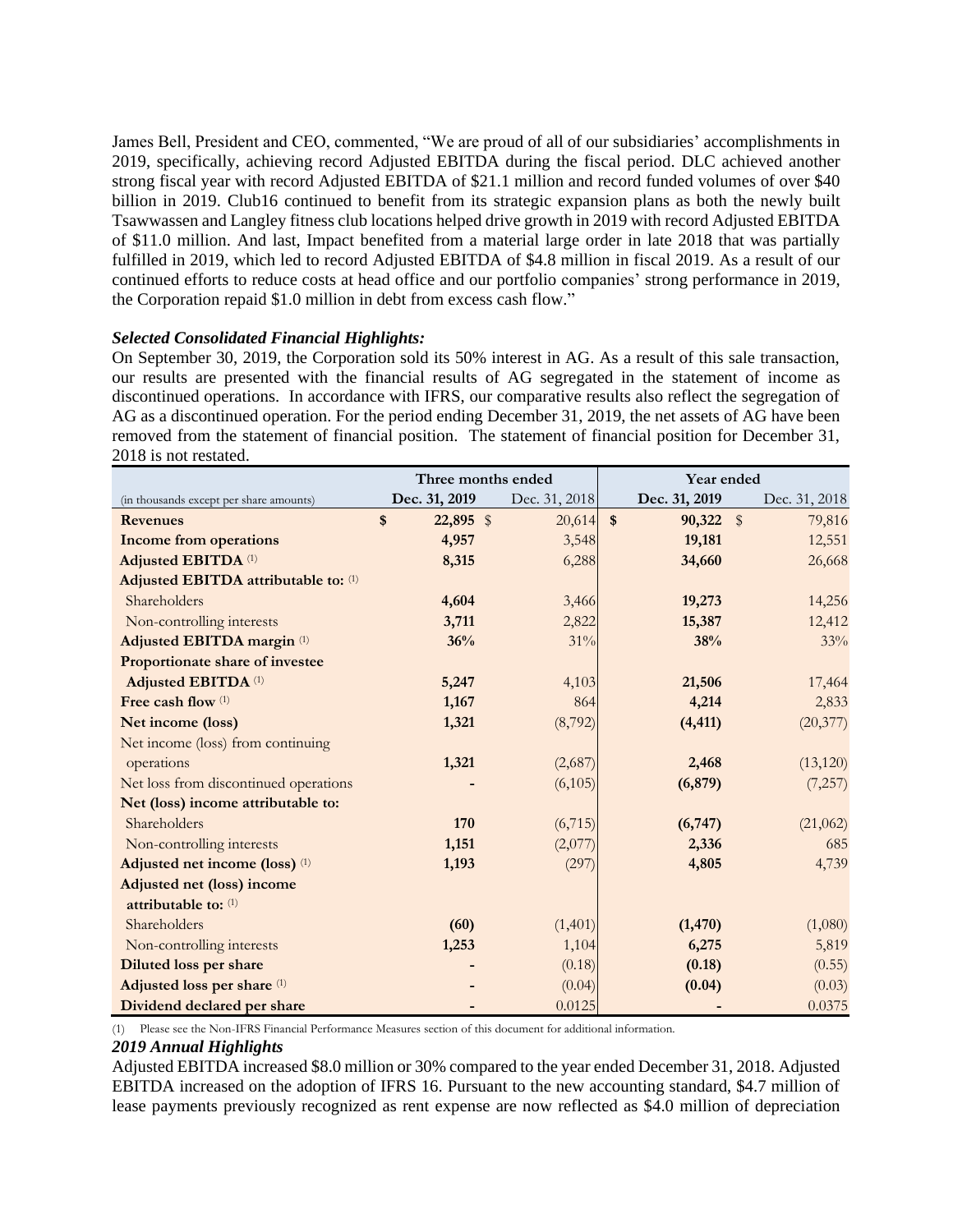expense and \$2.3 million of interest expense in the year ended December 31, 2019. In addition, DLC's Adjusted EBITDA increased \$1.1 million largely due to higher funded mortgage volumes, Club16's increased \$0.7 million due to higher Club16 revenue from recent club openings and expansions, and Impact's Adjusted EBITDA increased \$0.7 million primarily due to higher revenues. In addition, there was an increase in Corporate Adjusted EBITDA of \$0.8 million due to lower general and administrative costs.

Adjusted net income for the year ended December 31, 2019, remained relatively consistent to the same period in the previous year.

## *Q4-2019 Highlights*

Adjusted EBITDA increased \$2.0 million compared to the three months ended December 31, 2018. Adjusted EBITDA increased on the adoption of IFRS 16. Pursuant to the new accounting standard, \$1.2 million of lease payments previously recognized as rent expense are now reflected as \$1.1 million of depreciation expense and \$0.8 million of interest expense in the three months ended December 31, 2019. In addition, the DLC segment's Adjusted EBITDA increased \$1.9 million due to an increase of revenue in the segment. This is partly offset by a decrease in the Impact segment Adjusted EBITDA of \$1.0 million due to decreased revenues and a decrease in Club16 segment Adjusted EBITDA of \$0.1 million due to higher general and administrative expenses, respectively.

Adjusted net income for the three months ended December 31, 2019 increased \$1.5 million compared to the same period in the previous year with increased income from operations.

### *Selected Segmented Financial Highlights:*

We discuss the results of the corporate head office and three reportable segments as presented in our December 31, 2019 annual financial statements: DLC, Club16, and Impact. Prior to December 31, 2019, the three reportable segments were referred to as: Franchise, Consumer Products and Services and Business Products and Services, respectively.

|                                                                | Three months ended |  |               | Year ended |               |      |               |
|----------------------------------------------------------------|--------------------|--|---------------|------------|---------------|------|---------------|
| (in thousands)                                                 | Dec. 31, 2019      |  | Dec. 31, 2018 |            | Dec. 31, 2019 |      | Dec. 31, 2018 |
| <b>Adjusted EBITDA (1)</b>                                     |                    |  |               |            |               |      |               |
| \$<br>DLC                                                      | $6,602$ \$         |  | $4,648$ \$    |            | 21,089        | - \$ | 19,836        |
| Club16                                                         | 1,973              |  | 944           |            | 11,049        |      | 6,089         |
| Impact                                                         | 383                |  | 1,333         |            | 4,755         |      | 3,951         |
| Corporate and consolidated                                     | (643)              |  | (637)         |            | (2, 233)      |      | (3,208)       |
| Total Adjusted EBITDA <sup>(1)</sup>                           | 8,315              |  | 6,288         |            | 34,660        |      | 26,668        |
| Proportionate share of investee Adjusted EBITDA <sup>(1)</sup> |                    |  |               |            |               |      |               |
| <b>DLC</b>                                                     | 3,865              |  | 2,843         |            | 12,404        |      | 11,756        |
| Club16                                                         | 1,183              |  | 566           |            | 6,629         |      | 3,653         |
| Impact                                                         | 199                |  | 694           |            | 2,473         |      | 2,055         |
| <b>Total Proportionate share of</b>                            |                    |  |               |            |               |      |               |
| investee Adjusted EBITDA <sup>(1)</sup><br>\$                  | 5,247              |  | 4,103         | - \$       | 21,506        | Ÿ    | 17,464        |

(1) Please see the Non-IFRS Financial Performance Measures section of this document for additional information.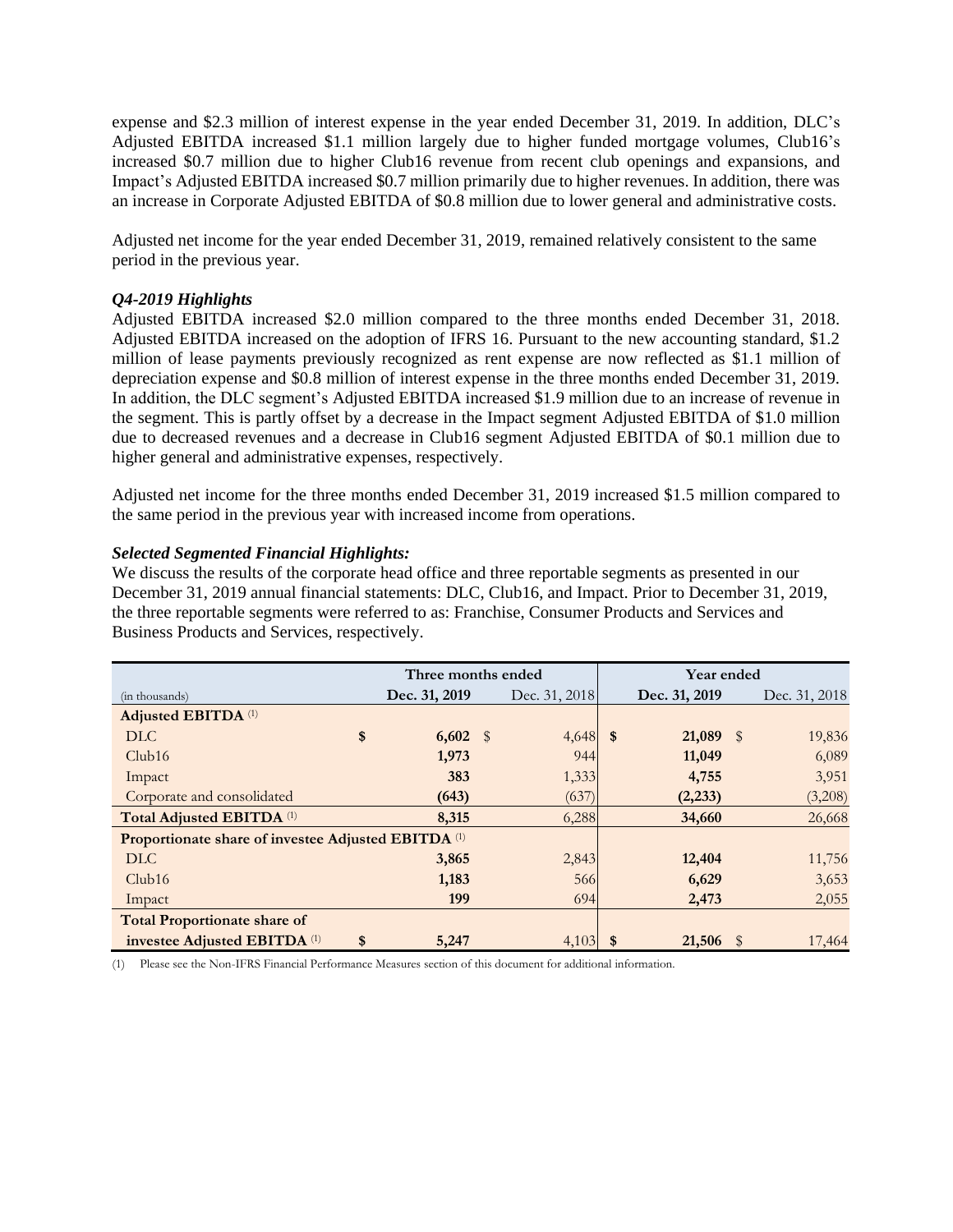### **Response to COVID-19**

The Corporation expects that COVID-19 will have a material impact on our subsidiary partners, DLC, Club16 and Impact.

Management has undertaken a wide range of initiatives to improve the financial flexibility of the Corporation and its subsidiaries. To improve overall liquidity at head office, management has deferred compensation, unwound its foreign currency exchange forward agreement in exchange for net proceeds of CAD\$1.47 million as well as extending payment terms with its various vendor partners. At the subsidiary level: principal payments on term debt have been postponed for three to six months for Club16 and DLC; non-essential expenditures have been deferred; staff have temporarily been reduced at Club16 and Impact; Club16 has increased its credit line by \$1.5 million; and Club16 has entered into negotiations with landlords to arrange rent abatements or deferrals. In addition, management is working closely with its subsidiaries to maximize the current government subsidies (including the wage subsidy) available in response to COVID-19.

### **About Founders Advantage Capital Corp.**

The Corporation is listed on the TSX Venture Exchange as an Investment Issuer (Tier 1) and employs a permanent investment approach.

The Corporation's common shares are listed on the TSX Venture Exchange under the symbol "FCF".

For further information, please refer to the Corporation's website at www.advantagecapital.ca.

Contact information for the Corporation is as follows:

| James Bell                          | Robin Burpee                   | Amar Leekha                         |
|-------------------------------------|--------------------------------|-------------------------------------|
| President & Chief Executive Officer | <b>Chief Financial Officer</b> | Sr. Vice-President, Capital Markets |
| 403-455-2218                        | 403-455-9670                   | 403-455-6671                        |
| jbell@advantagecapital.ca           | rburpee@advantagecapital.ca    | aleekha@advantagecapital.ca         |

## *NEITHER THE TSX VENTURE EXCHANGE NOR ITS REGULATION SERVICES PROVIDER (AS THAT TERM IS DEFINED IN THE POLICIES OF THE TSX VENTURE EXCHANGE) ACCEPTS RESPONSIBILITY FOR THE ADEQUACY OR ACCURACY OF THIS RELEASE.*

### *Non-IFRS Financial Performance Measures*

Management presents certain non-IFRS financial performance measures which we use as supplemental indicators of our operating performance. Non-IFRS financial performance measures include EBITDA and Adjusted EBITDA, Adjusted EBITDA margin, Adjusted EBITDA attributed to shareholders and NCI, Proportionate share of investee Adjusted EBITDA, Adjusted net income, Adjusted earnings per share, and free cash flow. Readers are cautioned that these non-IFRS measures should not be construed as a substitute or an alternative to applicable generally accepted accounting principle measures as determined in accordance with IFRS. Please see the Corporation's MD&A for a description these measures and a reconciliation of these measures to their nearest IFRS measure.

### *Cautionary Note Regarding Forward-looking Information*

Certain statements in this document constitute forward-looking information under applicable securities legislation. Forward-looking information typically contains statements with words such as "anticipate,"